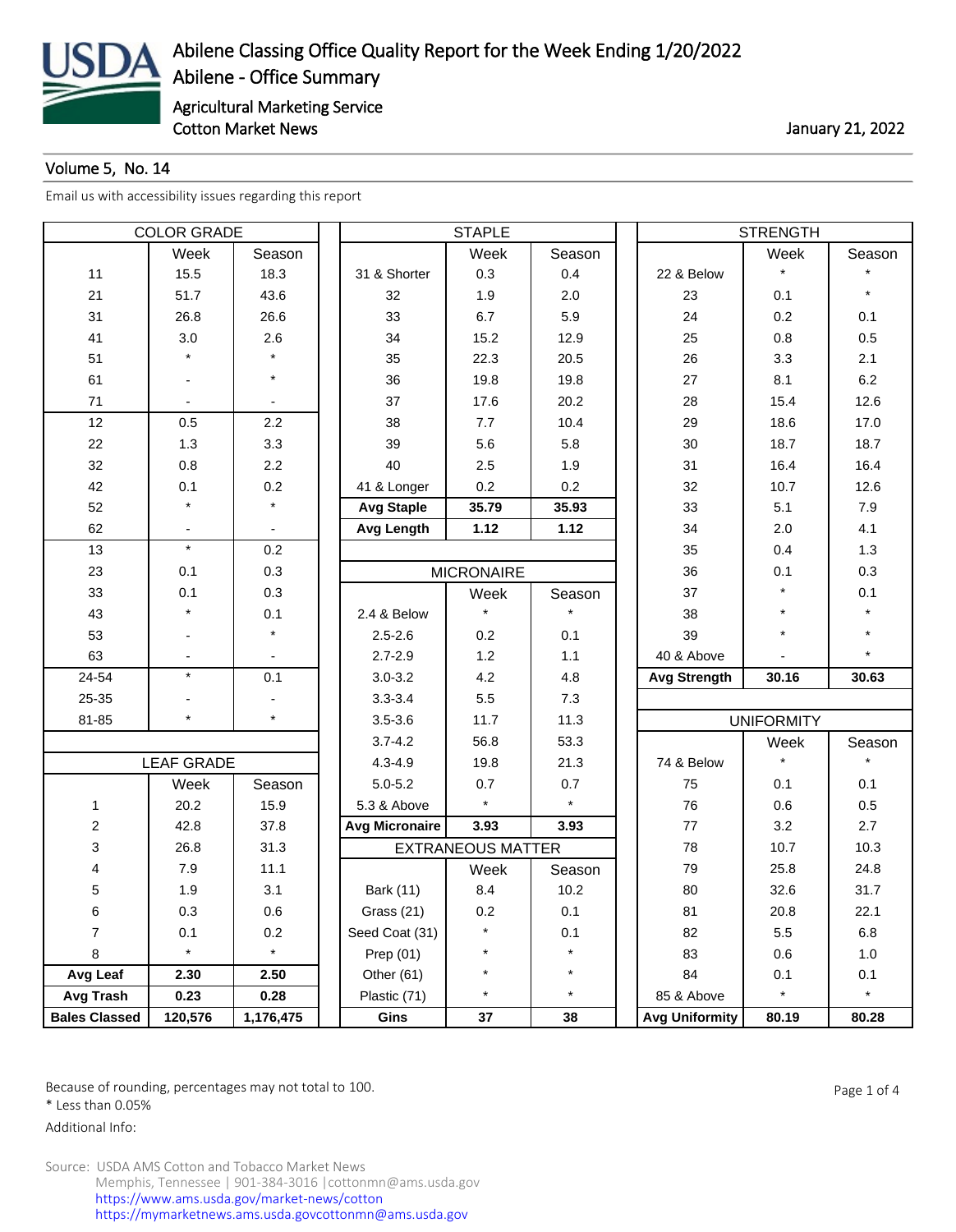

Cotton Market News **Cotton Market News** 21, 2022

## Volume 5, No. 14

[Email us with accessibility issues regarding this report](mailto:mars@ams.usda.gov)

| <b>COLOR GRADE</b>   |                   |         |                       | <b>STAPLE</b>            |         | <b>STRENGTH</b>       |                   |        |  |
|----------------------|-------------------|---------|-----------------------|--------------------------|---------|-----------------------|-------------------|--------|--|
|                      | Week              | Season  |                       | Week                     | Season  |                       | Week              | Season |  |
| 11                   | 0.2               | 11.0    | 31 & Shorter          | $\star$                  | 0.5     | 22 & Below            |                   |        |  |
| 21                   | 13.0              | 23.5    | 32                    | 1.0                      | 3.1     | 23                    |                   |        |  |
| 31                   | 67.2              | 49.7    | 33                    | 15.2                     | 8.8     | 24                    |                   | 0.1    |  |
| 41                   | 18.1              | 8.9     | 34                    | 23.1                     | 20.7    | 25                    | $\star$           | 0.7    |  |
| 51                   |                   | 0.1     | 35                    | 33.5                     | 28.4    | 26                    | 0.6               | 1.3    |  |
| 61                   |                   |         | 36                    | 21.7                     | 24.2    | 27                    | 1.6               | 2.9    |  |
| 71                   |                   |         | 37                    | 4.5                      | 11.8    | 28                    | 5.4               | 5.6    |  |
| 12                   | $\star$           | 2.0     | 38                    | 1.1                      | 1.9     | 29                    | 17.1              | 15.0   |  |
| 22                   | 0.4               | 1.5     | 39                    |                          | 0.5     | 30                    | 31.1              | 26.5   |  |
| 32                   | 1.0               | 2.2     | 40                    |                          | 0.1     | 31                    | 21.5              | 21.5   |  |
| 42                   |                   | 0.3     | 41 & Longer           |                          | $\star$ | 32                    | 14.4              | 14.1   |  |
| 52                   | $\star$           |         | <b>Avg Staple</b>     | 34.78                    | 35.07   | 33                    | 7.2               | 8.4    |  |
| 62                   |                   |         | <b>Avg Length</b>     | 1.08                     | 1.09    | 34                    | 0.9               | 3.1    |  |
| 13                   | $\blacksquare$    | 0.3     |                       |                          |         | 35                    | 0.2               | 0.6    |  |
| 23                   |                   | $\star$ |                       | <b>MICRONAIRE</b>        |         | 36                    | $\star$           | 0.1    |  |
| 33                   | $\star$           | 0.2     |                       | Week                     | Season  | 37                    |                   |        |  |
| 43                   |                   | 0.1     | 2.4 & Below           |                          |         | 38                    |                   |        |  |
| 53                   |                   | $\star$ | $2.5 - 2.6$           | $\star$                  | 0.2     | 39                    |                   |        |  |
| 63                   |                   |         | $2.7 - 2.9$           | 0.1                      | 0.6     | 40 & Above            |                   |        |  |
| 24-54                | $\star$           | 0.1     | $3.0 - 3.2$           | 2.5                      | 2.6     | <b>Avg Strength</b>   | 30.88             | 30.93  |  |
| 25-35                |                   |         | $3.3 - 3.4$           | 1.6                      | 3.5     |                       |                   |        |  |
| 81-85                | $\star$           | $\star$ | $3.5 - 3.6$           | 4.9                      | 5.1     |                       | <b>UNIFORMITY</b> |        |  |
|                      |                   |         | $3.7 - 4.2$           | 32.2                     | 33.6    |                       | Week              | Season |  |
|                      | <b>LEAF GRADE</b> |         | $4.3 - 4.9$           | 52.2                     | 48.2    | 74 & Below            |                   |        |  |
|                      | Week              | Season  | $5.0 - 5.2$           | 6.1                      | 6.1     | 75                    |                   |        |  |
| 1                    | 0.7               | 4.7     | 5.3 & Above           | 0.4                      | 0.2     | 76                    | $\star$           | 0.2    |  |
| $\overline{c}$       | 17.9              | 25.0    | <b>Avg Micronaire</b> | 4.32                     | 4.26    | 77                    | 0.1               | 1.5    |  |
| 3                    | 44.1              | 37.1    |                       | <b>EXTRANEOUS MATTER</b> |         | 78                    | 1.7               | 5.2    |  |
| 4                    | 30.4              | 23.8    |                       | Week                     | Season  | 79                    | 18.4              | 15.6   |  |
| 5                    | 6.3               | 7.6     | <b>Bark (11)</b>      | 8.5                      | 20.1    | 80                    | 43.7              | 35.1   |  |
| 6                    | 0.5               | 1.6     | Grass (21)            | $0.2\,$                  | 0.3     | 81                    | 29.4              | 32.4   |  |
| $\overline{7}$       | $\star$           | 0.2     | Seed Coat (31)        | $\star$                  | 0.1     | 82                    | $6.2\,$           | 9.3    |  |
| 8                    |                   | $\star$ | Prep $(01)$           |                          |         | 83                    | 0.3               | 0.7    |  |
| Avg Leaf             | 3.25              | 3.11    | Other (61)            |                          |         | 84                    |                   |        |  |
| Avg Trash            | 0.38              | 0.40    | Plastic (71)          | $\star$                  | $\star$ | 85 & Above            |                   |        |  |
| <b>Bales Classed</b> | 7,547             | 95,662  | Gins                  | $\mathbf{3}$             | 3       | <b>Avg Uniformity</b> | 80.64             | 80.66  |  |

Because of rounding, percentages may not total to 100. And the set of the set of 4 and 2 of 4

\* Less than 0.05%

Additional Info: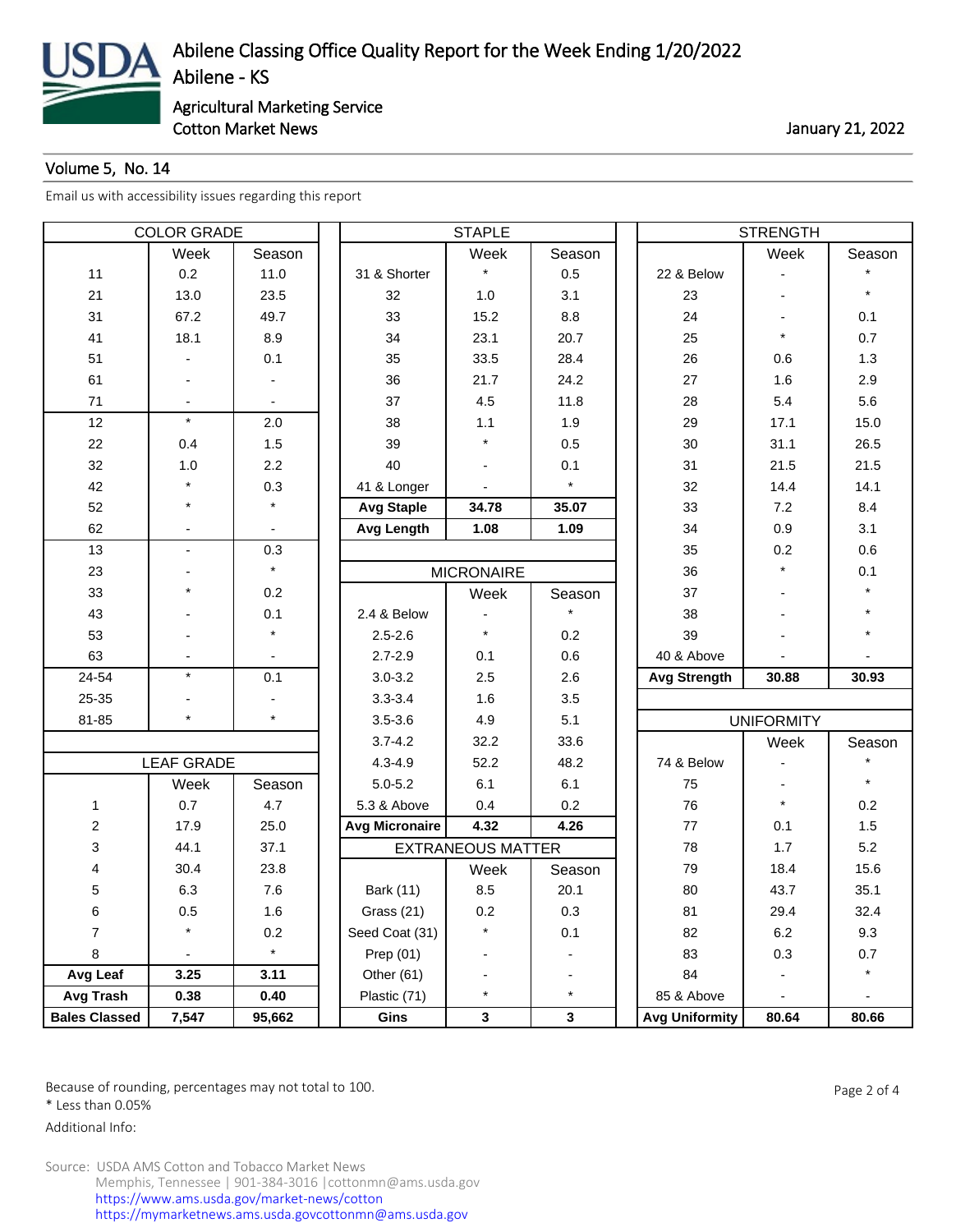

Cotton Market News **Cotton Market News** 21, 2022

## Volume 5, No. 14

[Email us with accessibility issues regarding this report](mailto:mars@ams.usda.gov)

| <b>COLOR GRADE</b>      |                          |         | <b>STAPLE</b>         |                          |          |  | <b>STRENGTH</b>       |                   |         |  |  |
|-------------------------|--------------------------|---------|-----------------------|--------------------------|----------|--|-----------------------|-------------------|---------|--|--|
|                         | Week                     | Season  |                       | Week                     | Season   |  |                       | Week              | Season  |  |  |
| 11                      | 9.1                      | 8.5     | 31 & Shorter          | $\star$                  | 0.1      |  | 22 & Below            | $\star$           |         |  |  |
| 21                      | 48.4                     | 46.9    | 32                    | 0.5                      | 0.9      |  | 23                    | 0.1               | $\star$ |  |  |
| 31                      | 34.4                     | 35.4    | 33                    | 2.2                      | 2.7      |  | 24                    | 0.3               | 0.1     |  |  |
| 41                      | 4.8                      | 3.2     | 34                    | 9.6                      | 6.7      |  | 25                    | 0.8               | 0.3     |  |  |
| 51                      |                          |         | 35                    | 16.2                     | 12.9     |  | 26                    | 3.0               | 1.1     |  |  |
| 61                      |                          | $\star$ | 36                    | 16.1                     | 15.6     |  | 27                    | 7.1               | 3.4     |  |  |
| 71                      |                          |         | 37                    | 21.8                     | 26.2     |  | 28                    | 13.4              | 8.0     |  |  |
| 12                      | 1.1                      | $1.0$   | 38                    | 14.4                     | 18.2     |  | 29                    | 14.7              | 13.3    |  |  |
| 22                      | 1.1                      | 2.1     | 39                    | 14.5                     | 11.8     |  | 30                    | 17.9              | 17.0    |  |  |
| 32                      | 0.3                      | 1.8     | 40                    | 4.4                      | 4.4      |  | 31                    | 17.5              | 18.0    |  |  |
| 42                      | 0.1                      | 0.2     | 41 & Longer           | 0.5                      | 0.5      |  | 32                    | 13.6              | 17.0    |  |  |
| 52                      |                          | $\star$ | <b>Avg Staple</b>     | 36.70                    | 36.79    |  | 33                    | 7.2               | 12.2    |  |  |
| 62                      |                          |         | <b>Avg Length</b>     | 1.15                     | 1.15     |  | 34                    | 3.7               | 6.8     |  |  |
| 13                      | 0.2                      | $\star$ |                       |                          |          |  | 35                    | 0.6               | 2.2     |  |  |
| 23                      | 0.3                      | 0.3     |                       | <b>MICRONAIRE</b>        |          |  | 36                    | 0.1               | 0.5     |  |  |
| 33                      | 0.1                      | 0.3     |                       | Week                     | Season   |  | 37                    | $\star$           | 0.1     |  |  |
| 43                      | 0.1                      | 0.1     | 2.4 & Below           |                          |          |  | 38                    | $\star$           |         |  |  |
| 53                      |                          |         | $2.5 - 2.6$           | 0.4                      | 0.2      |  | 39                    | $\star$           |         |  |  |
| 63                      |                          |         | $2.7 - 2.9$           | 2.2                      | 1.4      |  | 40 & Above            |                   |         |  |  |
| 24-54                   | 0.1                      | 0.1     | $3.0 - 3.2$           | 6.5                      | 6.2      |  | <b>Avg Strength</b>   | 30.49             | 31.31   |  |  |
| 25-35                   |                          |         | $3.3 - 3.4$           | 6.3                      | 9.4      |  |                       |                   |         |  |  |
| 81-85                   | $\star$                  | $\star$ | $3.5 - 3.6$           | 10.7                     | 13.6     |  |                       | <b>UNIFORMITY</b> |         |  |  |
|                         |                          |         | $3.7 - 4.2$           | 58.1                     | 51.5     |  |                       | Week              | Season  |  |  |
|                         | <b>LEAF GRADE</b>        |         | $4.3 - 4.9$           | 15.7                     | 17.5     |  | 74 & Below            | $\star$           |         |  |  |
|                         | Week                     | Season  | $5.0 - 5.2$           | 0.1                      | 0.2      |  | 75                    | $\star$           | 0.1     |  |  |
| $\mathbf{1}$            | 20.9                     | 14.7    | 5.3 & Above           |                          | $\star$  |  | 76                    | 0.3               | 0.3     |  |  |
| $\overline{\mathbf{c}}$ | 43.0                     | 37.2    | <b>Avg Micronaire</b> | 3.86                     | 3.86     |  | 77                    | 2.0               | 1.5     |  |  |
| 3                       | 27.2                     | 33.9    |                       | <b>EXTRANEOUS MATTER</b> |          |  | 78                    | 8.3               | 6.5     |  |  |
| 4                       | 7.2                      | 11.1    |                       | Week                     | Season   |  | 79                    | 20.2              | 18.3    |  |  |
| 5                       | 1.5                      | 2.6     | Bark (11)             | 5.6                      | 5.8      |  | 80                    | 30.9              | 31.6    |  |  |
| 6                       | $0.2\,$                  | 0.5     | Grass (21)            | 0.1                      | 0.1      |  | 81                    | 27.8              | 29.1    |  |  |
| $\overline{7}$          | $\star$                  | 0.1     | Seed Coat (31)        | $\star$                  | $\star$  |  | 82                    | 9.2               | 10.7    |  |  |
| 8                       | $\overline{\phantom{a}}$ | $\star$ | Prep $(01)$           | $\star$                  | $^\star$ |  | 83                    | 1.2               | 1.8     |  |  |
| Avg Leaf                | 2.26                     | 2.52    | Other (61)            |                          | $^\star$ |  | 84                    | 0.1               | 0.1     |  |  |
| Avg Trash               | 0.23                     | 0.28    | Plastic (71)          | $\star$                  | $\star$  |  | 85 & Above            | $\star$           | $\star$ |  |  |
| <b>Bales Classed</b>    | 36,888                   | 440,425 | Gins                  | 11                       | 12       |  | <b>Avg Uniformity</b> | 80.51             | 80.64   |  |  |

Because of rounding, percentages may not total to 100. And the set of the set of the Page 3 of 4

\* Less than 0.05%

Additional Info: